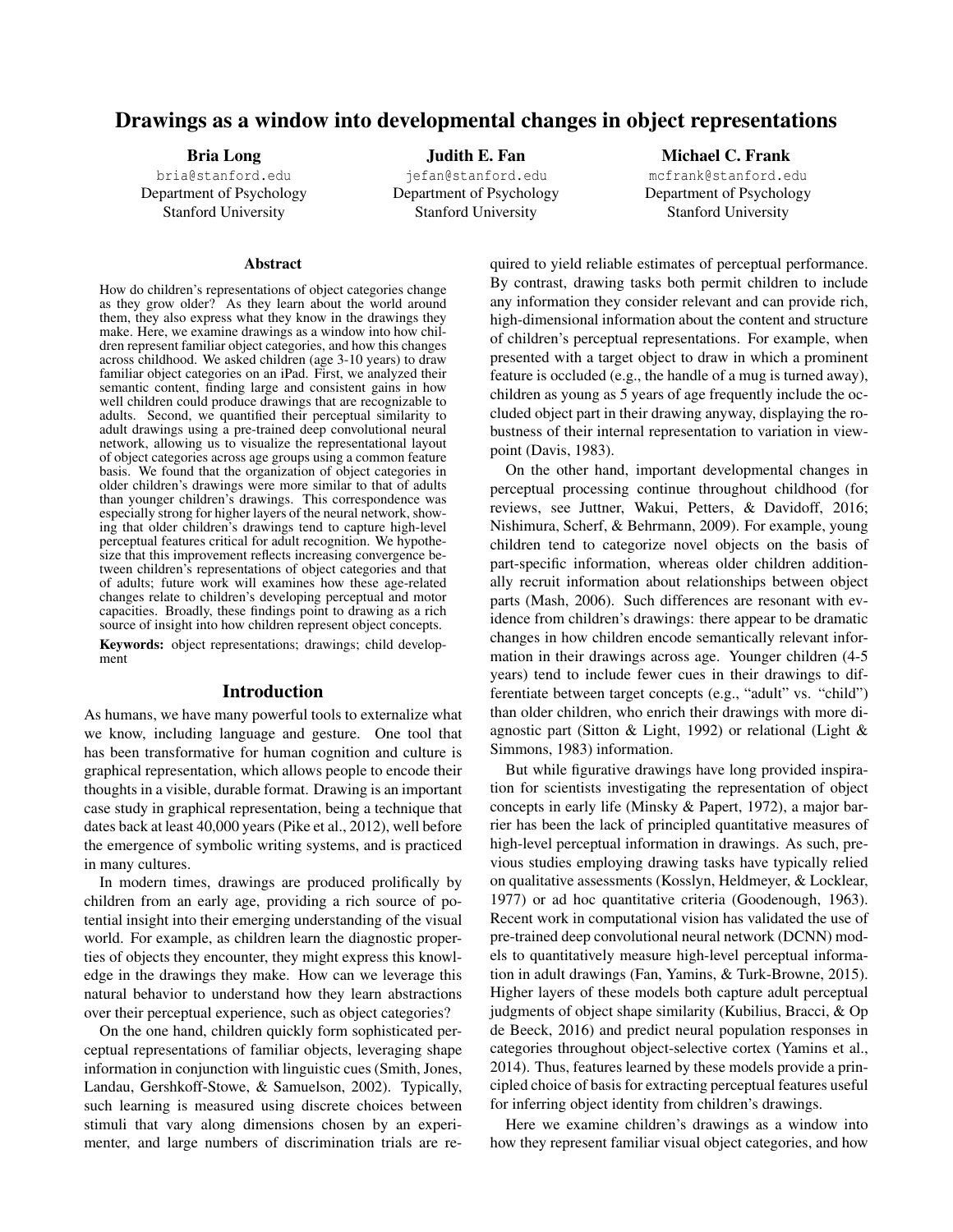

Figure 1: Example drawings made by children ages 4-10 of several object categories.

this representation and its translation into graphical form changes across childhood. To do so, we asked children (ages 3-10 years) to draw a variety of object categories on a digital tablet. Afterwards, adults attempted to recognize these drawings in a forced-choice recognition task. In Part 1, we examine how this semantic information in children's drawings changes with age after factoring out low-level covariates related to motor production, such as how long they spend drawing and how many strokes they use. In Part 2, we compare the high-level perceptual features of drawings made by children and adults by relating their representations in a pre-trained DCNN model, allowing us to visualize the representational layout of object categories across age groups using a common feature basis.

# Part 1: Semantic information in children's drawings

### Methods

**Participants** For the drawing task, children  $(N = 41, M = 1)$ 6.9 years, range 4-10 years) were recruited at the San Jose Children's Discovery Museum. Either the child or their parents verbally reported the child's age. For the recognizability experiment, 14 naive adults with US IP addresses were recruited from Amazon Mechanical Turk and provided labels for all drawings.

Stimuli Stimuli were words referring to 16 common object categories: banana, boat, car, carrot, cat, chair, couch, cup, flower, foot, frog, ice cream, phone, rabbit, shoe, train. These categories were chosen such that they were: (1) likely to be familiar to children, (2) spanned the animate/inanimate distinction, and (3) intuitively spanned a wide range of difficulty (for example, flowers seem easier to draw than couches). We also chose categories that are in the Google QuickDraw database, which contains drawings made by adults in under 20 seconds, so that we could eventually compare children's drawings with ones made by adults.

Drawing Task Procedure We implemented a web-based drawing game in HTML/Javascript using the paper.js library and collected drawings using a touchscreen tablet on the floor of the museum. At the beginning of each session, to familiarize children with the task and touch interface, they were prompted to draw a circle and a triangle. After completing these two practice trials, they were cued to draw a randomly selected object. On each trial, a text cue would appear (i.e., "Can you draw a [flower]?") that the experimenter would read out, ("What about a [flower]? Can you draw a [flower]?). Then, a drawing canvas appeared (600 x 600 pixels) and children had 30 seconds to make a drawing before moving onto the next trial; pilot testing suggested that 30 seconds was enough for many children to complete their drawings. After each trial, the experimenter asked the child whether they wanted to keep drawing or whether they were all done. In all, we collected 268 drawings across the 16 categories.

Recognizability Task Procedure After collecting children's drawings, we presented them to naive adults to measure their recognizability. On each trial, participants saw a drawing, and were asked "What does this look like?", and responded by typing their response into a text box. Only labels from a restricted set of 21 options were accepted, comprising the 16 drawn categories, 4 foil categories (bean, arm, person,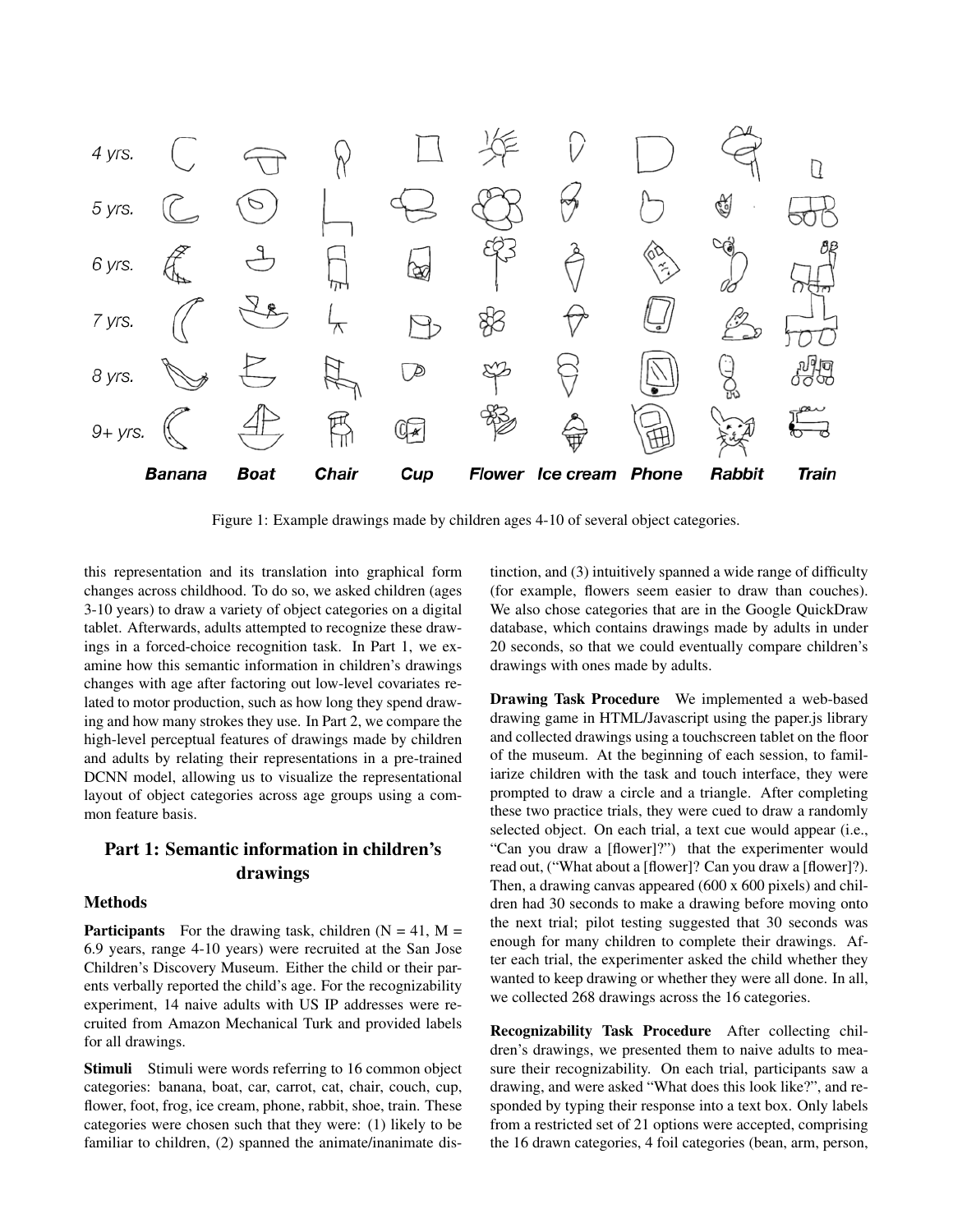rock), and "cannot tell at all." Drawings were presented in a random order, and participants were not informed that these drawings were produced by children or the context in which they were produced.

Model Fitting Our goal was to measure how children's ability to convey semantically relevant information in their drawings changes with age. We anticipated that their drawings may also vary along other dimensions more directly related to the motor production demands of the task, such as the amount of time spent drawing, the number of strokes used, and amount of ink (i.e., mean pixel intensity of sketch).

In order to assess whether children's ability to produce recognizable drawings increased with age, independent of these low-level covariates, we fit a generalized linear mixed-effects model, with scaled age (specified in years), drawing duration, amount of ink used, and number of strokes as fixed effects, and with random intercepts for each individual child and object category. The dependent variable was whether adults recognized a given drawing.

|               | Estimate | Std. Error | z value  | Pr(> z ) |
|---------------|----------|------------|----------|----------|
| (Intercept)   | 0.861    | 0.321      | 2.680    | 0.007    |
| Age           | 0.956    | 0.174      | 5.497    | 0.000    |
| Drawing time  | 0.338    | 0.109      | 3.105    | 0.002    |
| Amount of ink | 0.014    | 0.080      | 0.179    | 0.858    |
| Num. strokes  | $-0.289$ | 0.098      | $-2.959$ | 0.003    |

Table 1: Model coefficients of a GLMM predicting the recognizability of each drawing.

<span id="page-2-0"></span>

Figure 2: Proportion of drawings recognized in each object category. The dashed line represents chance performance. Error bars represent non-parametric 95 % confidence intervals.

## **Results**

We found that drawing recognizability generally increased with age (see Figure [3\)](#page-3-0), although there was substantial variability across categories in how well children could produce recognizable drawings. For example, children of all ages produced drawings of cats that were readily recognizable as "cats," but few children of any age produced drawings that were recognizable as "shoes" (see Figure [2\)](#page-2-0).

Was this difference due to greater semantic information in older children's drawings, or to the possibility that older children may have put more time and effort into their drawings? Our mixed-effects model revealed that recognizability of drawings reliably increased when controlling for these low-level covariates — the amount of time spent drawing, the number of strokes, and total ink used ( $\beta$  = 0.96, SE = 0.17, Z = 5.5), and accounting for variation across object categories and individual children. All model coefficients can be seen in Table 1. Adding interaction terms between age and these low-level covariates did little to decrease the effect of age on recognizability (β = 0.94, SE = 0.18, Z = 5.4).

Taken together, these results show large and consistent gains in how well children can produce recognizable drawings across this age range, although younger children still produced drawings that could be recognized well above chance by adult viewers.

# Part 2: Perceptual information in children's drawings

In the previous section, we found that children's drawings generally contained sufficient semantic information to support recognition by adult viewers, although older children's drawings were consistently more recognizable. What is the nature of the developmental changes that underlie older children's enhanced ability to produce recognizable drawings (at least to adult viewers)? And how might children's drawings provide a window into their perceptual representations of these objects?

We hypothesized that this improvement reflects an increasing convergence in the perceptual content in children and adult's drawings, derived from their internal object representations. We thus extracted the high-level perceptual features of drawings made by children and adults using a pre-trained deep convolutional neural network (Simonyan & Zisserman, 2014). These features form a common basis for representing shape similarity – including the presence of diagnostic object parts (e.g., legs, handles) – and a basis from which object identity can be easily derived (Kubilius et al., 2016). We then use these high-level features to evaluate how similar the representational layout of object categories is between children's and adults' drawings. Insofar as they are more similar for older children than younger children, this could explain why adults are more accurate in recognizing their drawings.

To evaluate whether these high-level features are necessary to capture semantically-relevant perceptual information, we also analyze these drawings using features from earlier layers of the model. In DCNN models, the earliest layers tend to capture local image statistics, including edges and textures, whereas intermediate layers capture mid-level features, including curvature (Yamins et al., 2014). While the earliest layers are sensitive to the spatial location of certain visual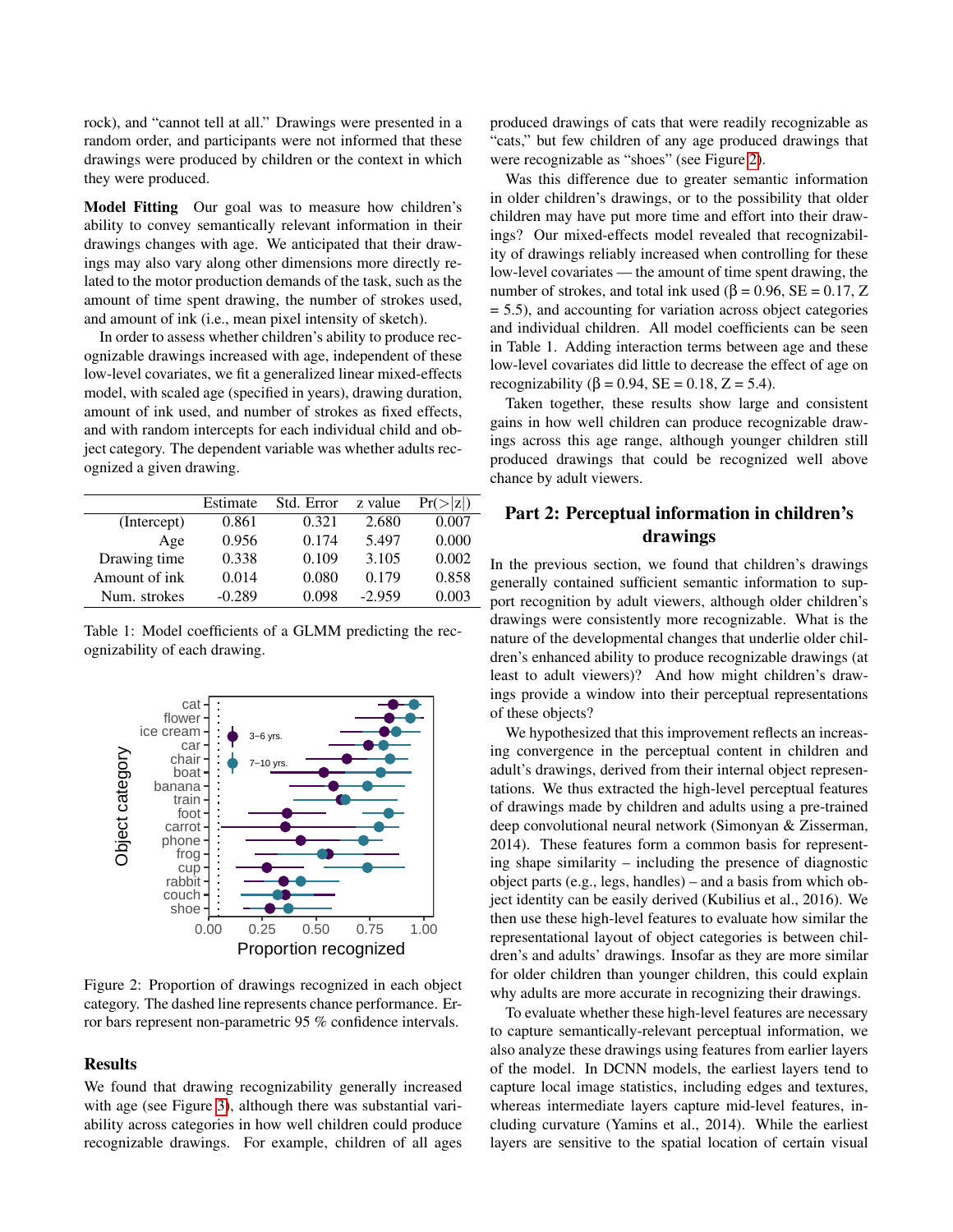<span id="page-3-0"></span>

Figure 3: The proportion of adults who recognized each drawing is plotted as a function of child's age, the number of strokes, amount of ink used, and the time spent creating each drawing. Each dot represents an individual drawing; dots in the right three plots are colored by the age of the drawer.

features (e.g., whether there are horizontal lines on bottom vs. the top of the canvas), later layers compute representations that are increasingly invariant to spatial position. Thus, if adults' and children's drawings are most similar in terms of these lower-level visual features, similarity should instead peak in these earlier layers.

### Methods

Participants Participants included those who participated in the first round of data collection, as well as an additional 37 children recruited in the same way as in Part 1.

Drawing dataset In our second round of data collection, our goal was to expand the number of categories included in our model-based feature analyses, so we included an additional 22 categories. Across both rounds of data collection, we recorded 374 drawings from 78 children across a broad age range. However, due to the limited amount of data in each category for each age, in subsequent analyses we divide drawing data into two coarse age categories: younger children (aged 3-6 years) and older children (aged 7-10 years). We thus restricted the following analyses to the 15 categories where we had at least 3 drawings in both younger and older age groups, yielding 113 drawings by younger children and 157 drawings by older children. Including a minimum number of drawings per class and age category ensured robust estimates of category-level feature information in drawings.

To complement the children's drawing dataset, we obtained a random sample of 500 adult drawings from each of the categories above from the Google Quickdraw dataset ([https:](https://quickdraw.withgoogle.com/data) [//quickdraw.withgoogle.com/data](https://quickdraw.withgoogle.com/data)). Prior to analysis, we cropped all sketch images to contain only the sketch, applied uniform padding (10px), and rescaled them to the same size (3x224x224).

Deep convolutional neural network model We used a standard, pre-trained implementation of the VGG-19 architecture (Simonyan & Zisserman, 2014) to extract features from sketches at layers across several depths in the network. Specifically, we analyzed feature activations in the first five pooling layers, as well as the first two fully-connected layers. Each image elicits a pattern of feature activations at every layer in the model, where each pattern is equivalent to a vector in a feature space with the same number of dimensions as units in that layer.

Representational Similarity Analyses Separately for the younger children, older children, and adult drawing datasets, we averaged the feature vectors within each object category in both pixel space and for a given layer of VGG-19 and then computed a layer-specific matrix of the Pearson correlation distances between these average vectors across categories (Kriegeskorte, Mur, & Bandettini, 2008). Formally, this entailed computing:

$$
RDM(R)_{ij} = 1 - \frac{cov(\vec{r}_i, \vec{r}_j)}{\sqrt{var(\vec{r}_i) \cdot var(\vec{r}_j)}}
$$

,

where  $\vec{r}_i$  and  $\vec{r}_j$  are the mean feature vectors for the *i*th and *j*th object categories, respectively, where R represents the correlation between two categories (e.g., rabbits and shoes). Each of these 15x15 representational dissimilarity matrices (RDM) provides a compact description of the layout of objects in the high-dimensional feature space inherent to each layer of the model. Following Kriegeskorte et al. (2008), we measured the similarity between object representations in different layers by computing the Spearman rank correlations between the RDMs for those corresponding layers.

### Results

To compare the representational layout of object categories across age groups, we examined the similarity between RDMs for each age group (i.e., younger children, older children, and adults) at each layer of VGG-19. We found that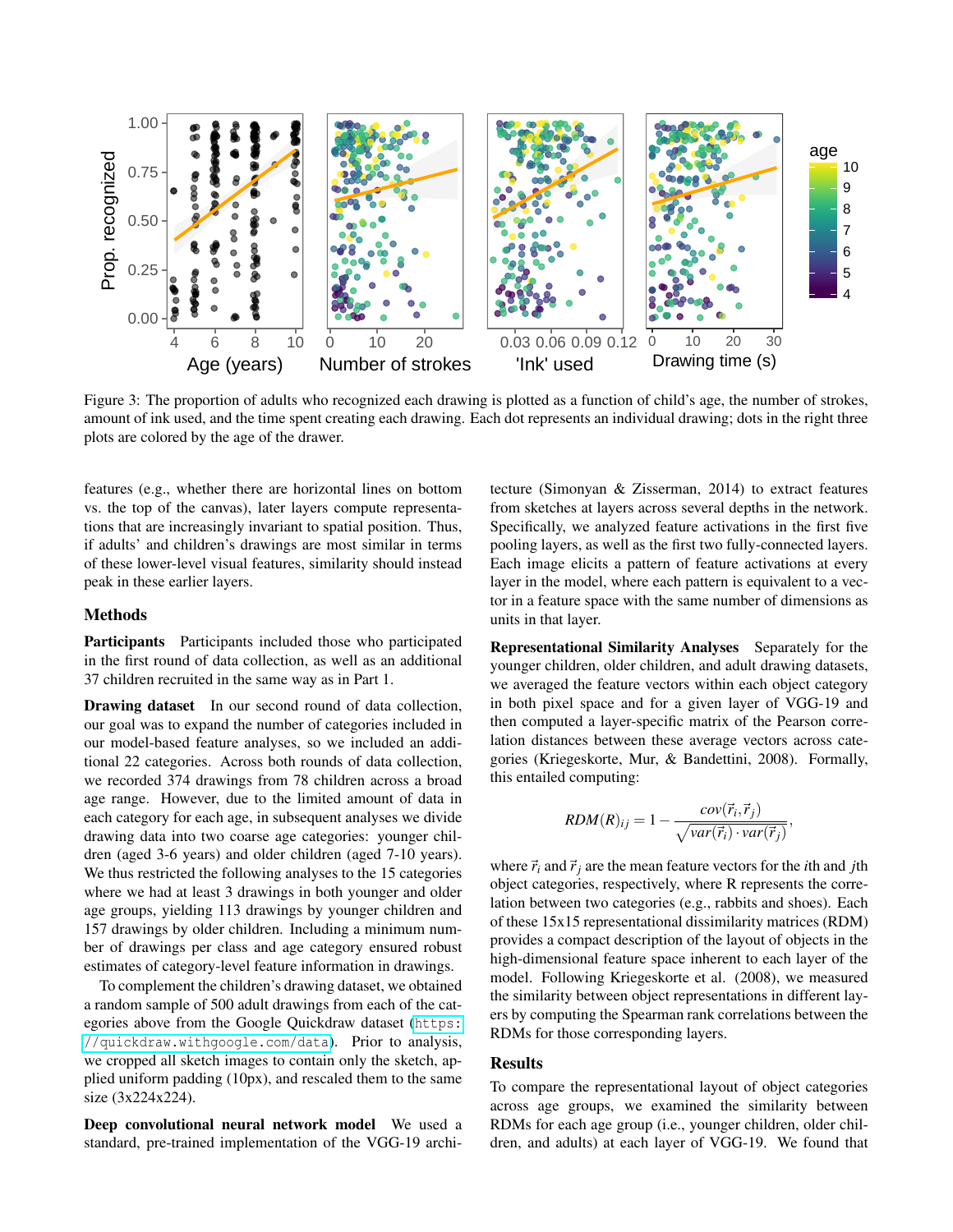<span id="page-4-1"></span>

Figure 4: Representational dissimilarity matrices (RDMs) in the highest layer of VGG-19 (FC7) for drawings made by younger children (3-6 years), older children (7-10 years), and adults.

the similarity between older children's and adults' RDMs increased as a function of model layer, reaching a peak in the final layers (see Figure [5\)](#page-4-0). In younger children, we found a similar pattern of results, but similarity to adult RDMs was lower overall in higher layers. However, due to the small size of our current dataset, we caution against strong interpretations of particular layer-wise estimates. Nonetheless, adults' and children's drawings were dissimilar in pixel space for both age groups (adults vs. older children,  $r = .06$ ; vs. younger children,  $r = .02$ ).

<span id="page-4-0"></span>

Figure 5: Spearman's correlation between representational dissimilarity matrices (RDMs) of drawings produced by adults vs. other adults, adults vs. older children, and between adults vs. younger children at each layer of VGG-19.

The RDMs for the final layer of the network (where similarity was the highest; FC7) are shown in Figure [4.](#page-4-1) Here, each cell represents the correlation distance between two categories in this layer of the network; lighter colors indicate pairs of categories that are further apart in feature space; darker colors indicate pairs of categories that are closer. For visualization purposes, categories are ordered according to the clusters that appear in the data.

Inspecting the similarity structure for adults, drawings of animals (rabbits, frogs, and flowers) elicited the most similar representations, evident in a cluster in the middle of the RDM. While there are some intuitive category pairings (e.g., drawings of cars are somewhat similar to trains), other clusters seem less intuitive at first blush (carrot–chair–ice cream) yet note that all three of these categories tend to have a similar aspect ratio. Importantly, this perceptual similarity structure was echoed in children's drawings of these same object categories. Children's and adults' drawings appear to share many high-level perceptual features useful for object recognition.

### General Discussion

What do children's drawings reveal about their object representations? We approached this question by analyzing the semantic and perceptual content of children's drawings across childhood. We found that the capacity to quickly produce drawings that communicate category information improves with age, even when factoring out low-level motor covariates. In addition, we found that drawings from older vs. younger children were more similar to adult drawings in high-level layers of a deep convolutional neural network trained to recognize objects, suggesting that older children's drawings also contain more of the perceptual features relevant for recognition. Children and adults may be accessing similar category representations when asked to "draw a chair" and communicating this representation through their drawings.

A natural question is how any age-related differences in drawings are related to children's ability to control and plan their hand movements. While drawing recognizability increased with age when accounting for the low-level motor covariates, these measures likely only partially estimate children's motor abilities. We plan to measure both children's and